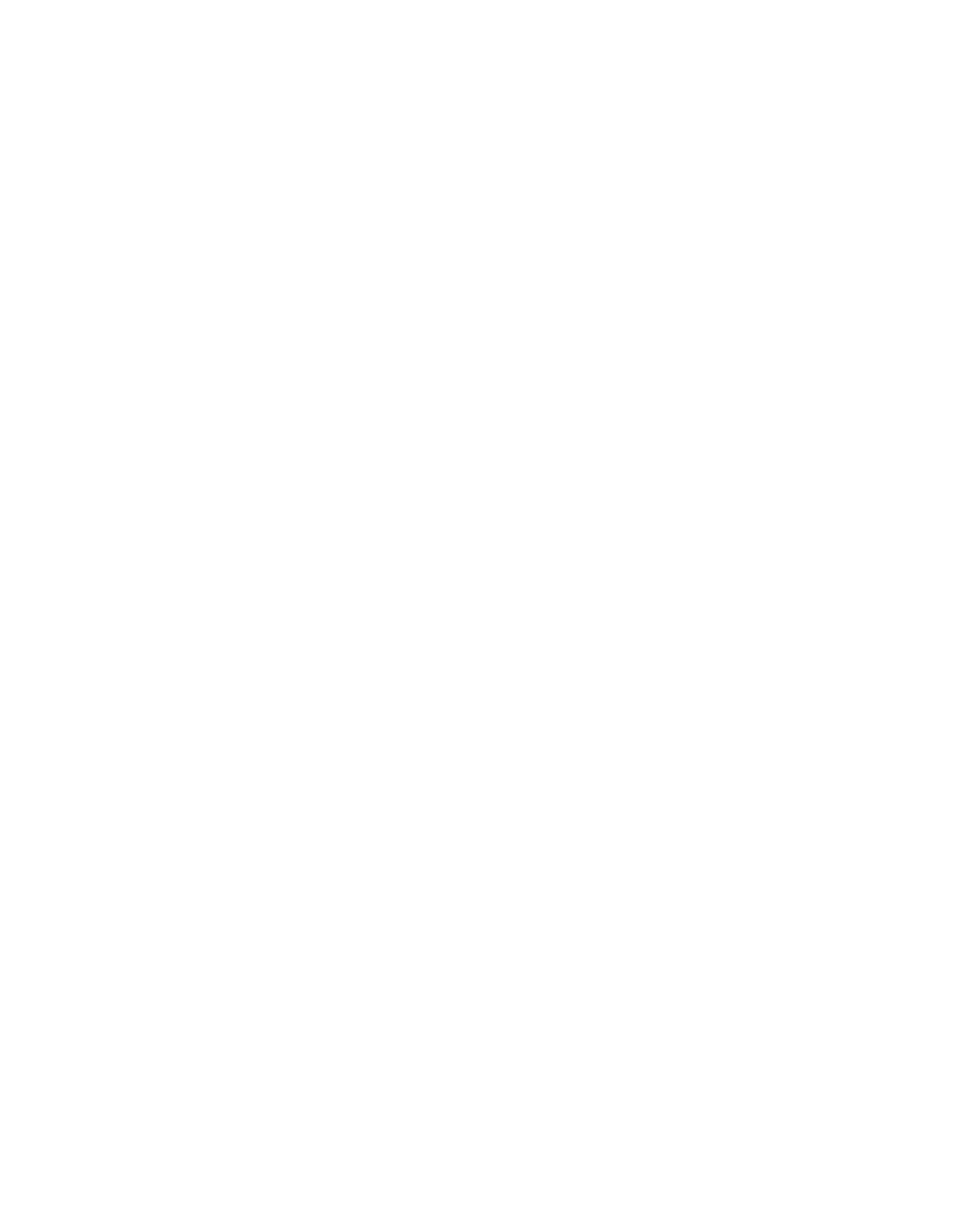

## **Executive overview**

Success in any enterprise depends on having the best available information in time to make sound decisions. Anything less can waste opportunities, cost time and resources, and even put the organization at risk. But finding crucial information to guide the best possible actions can mean analyzing billions of data points and petabytes of data, whether to predict an outcome, identify a trend, or chart the best course through a sea of ambiguity. Companies with this type of intelligence on demand can react faster and make better decisions than their competitors.

Continuing innovations in analytics provide companies with an intelligence windfall that benefits all areas of the business. When you need critical information urgently, the platform that delivers this information should be the last thing on your mind. The platform needs to be as simple, reliable, and immediate as a light switch, able to handle almost incomprehensible workloads without complexity getting in the way. It must be built for longevity, with a technology foundation that can sustain performance as more users run increasingly complex workloads and as data volumes continue to grow. Furthermore, to maximize returns to the business, it needs the lowest total cost of ownership.

The IBM® PureData® System for Analytics, powered by Netezza® technology, transforms the data warehouse and analytics landscape with a platform that is built to deliver price-performance with appliance simplicity. It can carry out monumental processing challenges quickly, without barriers or compromises. For users and their organizations, it provides the best intelligence for all who need it, even as demands for information escalate.

As a purpose-built appliance for high-speed analytics, the PureData System for Analytics strength comes from having the right components assembled and working together to maximize performance. Massively parallel processing (MPP) streams combine multi-core CPUs with Netezza's unique Field Programmable Gate Array (FPGA) Accelerated Streaming Technology (FAST) engines to deliver performance that in many cases exceeds expectations. In addition, the system delivers results with no required indexing or tuning. Appliance simplicity extends to application development, enabling organizations to innovate rapidly and to bring high performance analytics to a wider range of users and processes.

This IBM Redguide™ publication introduces the Asymmetric Massively Parallel Processing (AMPP) architecture and describes how the system orchestrates queries and analytics to achieve speed. It shows how software and hardware come together to extract the maximum use from every critical component and how a system optimized for thousands of users querying huge data volumes really works. The AMPP architecture is a unique data warehouse and analytics platform whose price-performance is ready for today's needs and tomorrow's challenges.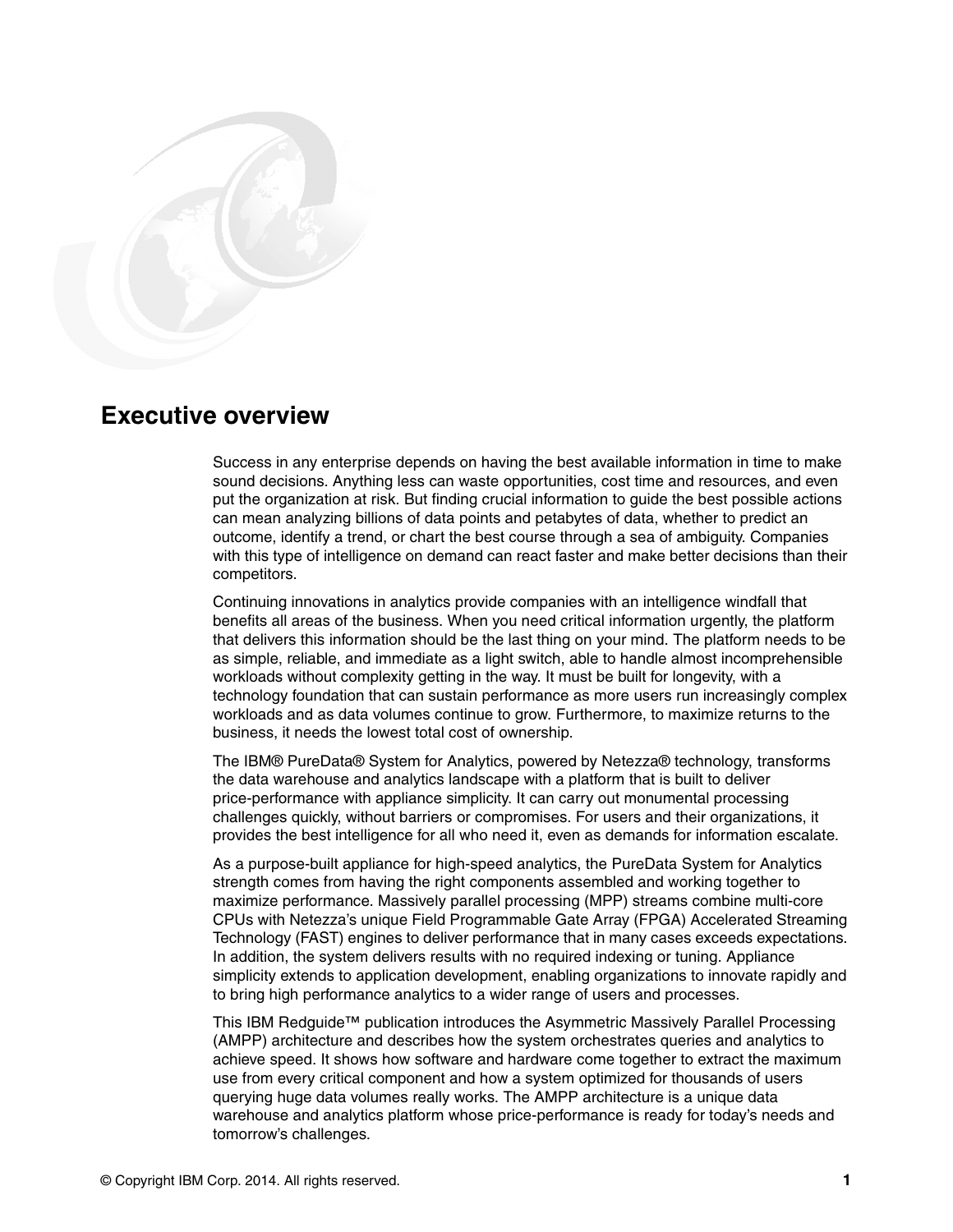# **Architectural principles**

Netezza technology integrates database, processing, and storage in a compact system that is optimized for analytical processing and designed for flexible growth. The system architecture is based on the following core tenets of Netezza technology:

- ► [Processing close to the data source](#page-3-0)
- [Balanced, massively parallel architecture](#page-3-1)
- ► [Platform for advanced analytics](#page-3-2)
- **[Appliance simplicity](#page-4-0)**
- [Accelerated innovation and performance improvements](#page-4-1)
- [Flexible configurations and extreme scalability](#page-4-2)

#### <span id="page-3-0"></span>**Processing close to the data source**

The Netezza architecture is based on a fundamental computer science principle: when operating on large data sets, do not move data unless absolutely necessary. The system takes advantage of this principle by using commodity components called *Field Programmable Gate Arrays* (FPGAs) to filter out extraneous data as early in the data stream as possible and as fast as data streams off the disk. This process of data elimination close to the data source removes I/O bottlenecks and frees downstream components (such as CPU, memory, and network) from processing superfluous data, thus having a significant multiplier effect on system performance.

#### <span id="page-3-1"></span>**Balanced, massively parallel architecture**

The Netezza architecture combines the best elements of Symmetric Multiprocessing (SMP) and Massively Parallel Processing (MPP) to create an appliance purpose-built for analyzing petabytes of data quickly. Every component of the architecture, including the processor, FPGA, memory, and network, is carefully selected and optimized to service data as fast as the physics of the disk allows, while minimizing cost and power consumption. The software orchestrates these components to operate concurrently on the data stream in a pipeline fashion, thus maximizing utilization and extracting the utmost throughput from each MPP node. In addition to raw performance, this balanced architecture delivers linear scalability to more than a thousand processing streams executing in parallel, while offering a very economical total cost of ownership.

#### <span id="page-3-2"></span>**Platform for advanced analytics**

The principles of MPP and processing data close to the source are equally applicable to advanced analytics on large data sets. The PureData System for Analytics appliances simply process on a massively parallel scale complex algorithms expressed in languages other than SQL, with none of the intricacies typical of parallel and grid programming. Running analytics of any complexity *on stream* against huge data volumes eliminates the delays and costs incurred moving data to separate hardware. It accelerates performance by orders of magnitude, making the PureData System for Analytics the ideal platform to converge data warehousing with advanced analytics.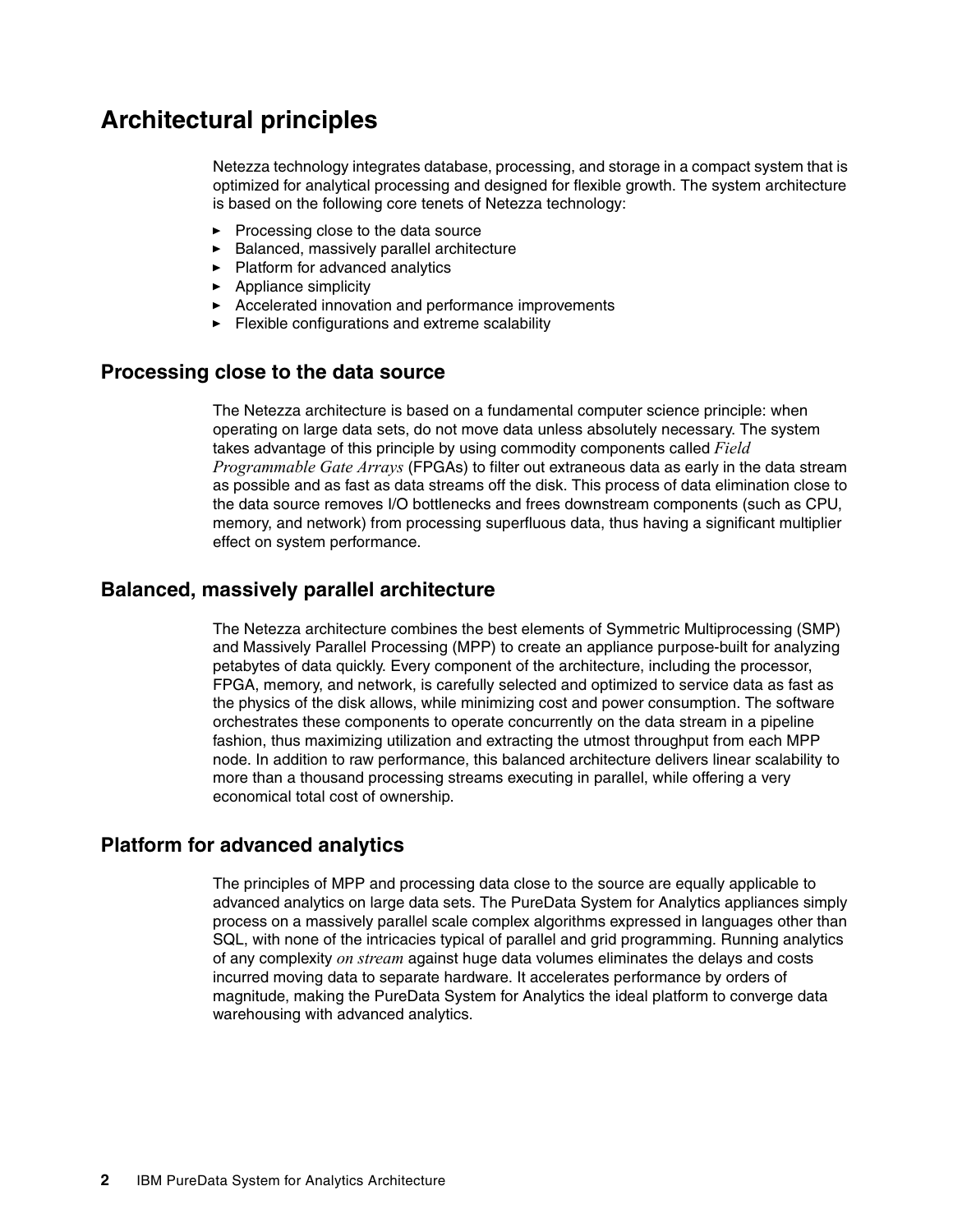### <span id="page-4-0"></span>**Appliance simplicity**

By automating and streamlining day-to-day operations, the Netezza architecture shields users from the underlying complexity of the platform. Simplicity rules whenever there is a design tradeoff with any other aspect of the appliance. Unlike other solutions, it just runs, handling demanding queries and mixed workloads with blistering speed, without the tuning required by other systems. Even normally time-consuming tasks such as installation, upgrades, and ensuring high availability and business continuity are vastly simplified, saving precious time and resources.

#### <span id="page-4-1"></span>**Accelerated innovation and performance improvements**

One of the key goals of the Netezza architecture is to deliver price-performance improvements and innovative functionality faster than competing technologies over the long run. While the use of open, blade-based components allows the Netezza architecture to incorporate technology enhancements very quickly, the turbocharger effect of the FPGA, a balanced hardware configuration, and tightly coupled intelligent software combine to deliver overall performance gains far greater than those of individual elements. In fact, the Netezza platform has delivered more than four times performance improvement every two years (double that of Moore's Law) since its introduction.

**Moore's law:** Gordon Moore, Intel co-founder, predicted in 1965 that the number of transistors on a chip will double about every two years. Software applications generally rely on these processor improvements to accelerate performance over time.<sup>a</sup>

a. "Cramming more components onto integrated circuits," Gordon Moore, Electronics, Volume 38, Number 8, 19 April 1965.

#### <span id="page-4-2"></span>**Flexible configurations and extreme scalability**

PureData System for Analytics scales modularly from a few hundred gigabytes to petabytes of queryable user data. The system architecture serves the needs of different segments of the data warehouse and analytics market. The use of open blade-based components allows the disk-processor-memory ratio to be easily modified in configurations that cater to performance- or storage-centric requirements. The same architecture also supports memory-based systems that provide extremely fast, real-time analytics for mission-critical applications.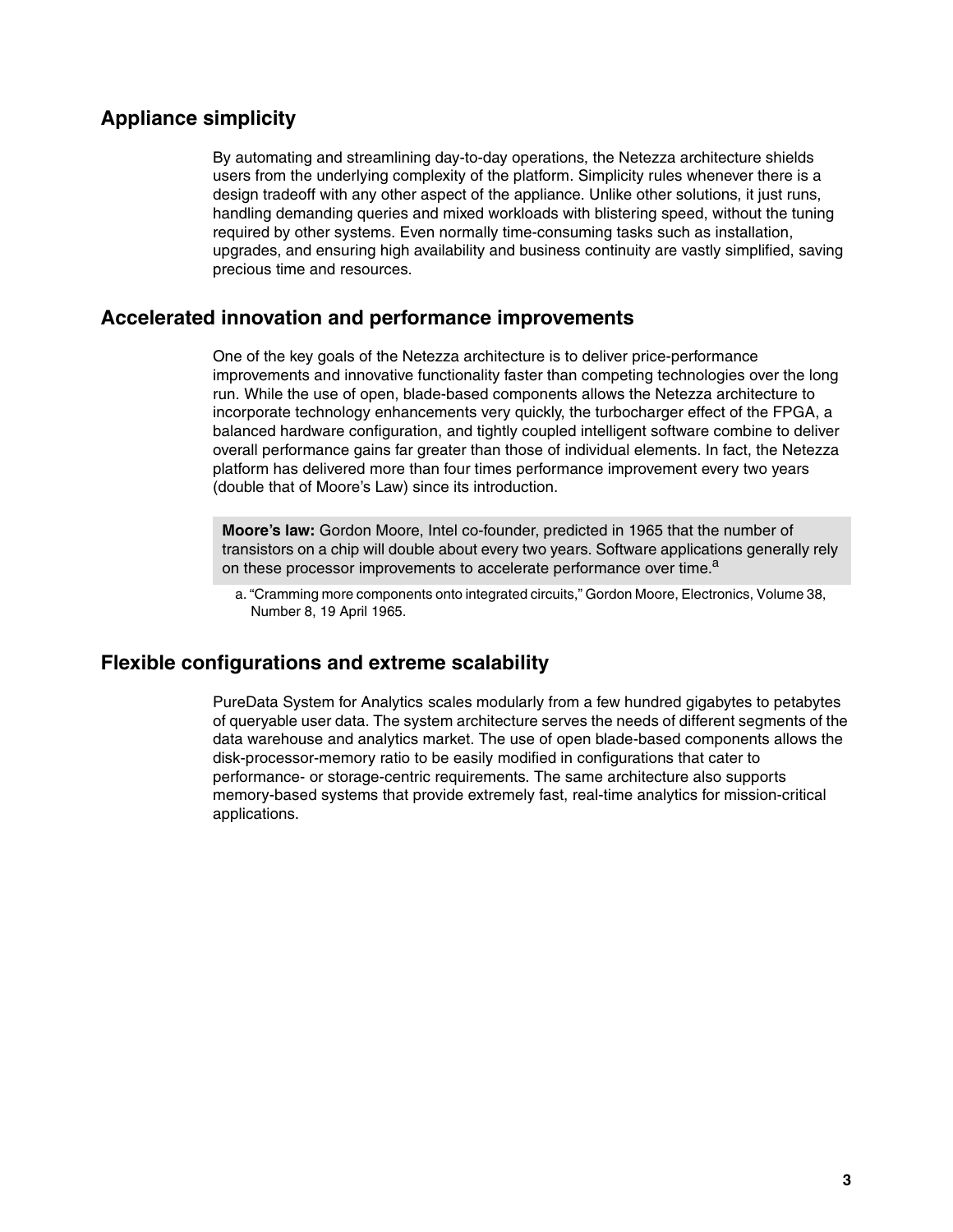# **System building blocks**

A major part of the PureData System for Analytics performance advantage comes from its unique AMPP architecture (shown in [Figure 1\)](#page-5-0), which combines an SMP front end with a shared nothing MPP back end for query processing. Each component of the architecture is carefully chosen and integrated to yield a balanced overall system. Every processing element operates on multiple data streams, filtering out extraneous data as early as possible. More than a thousand of these customized MPP streams work together to *divide and conquer* the workload.



<span id="page-5-0"></span>Figure 1 AMPP architecture

Let's examine the key building blocks of the appliance:

► PureData System for Analytics hosts

The SMP hosts are high-performance Linux servers set up in an active-passive configuration for high availability. The active host presents a standardized interface to external tools and applications. It compiles SQL queries into executable code segments called snippets, creates optimized query plans, and distributes the snippets to the MPP nodes for execution.

-Snippet Blades (S-Blades)

> S-Blades are intelligent processing nodes that make up the turbocharged MPP engine of the appliance. Each S-Blade is an independent server containing powerful multi-core CPUs, multi-engine FPGAs, and gigabytes of RAM, all balanced and working concurrently to deliver peak performance. The CPU cores are designed with ample headroom to run complex algorithms against large data volumes for advanced analytics applications.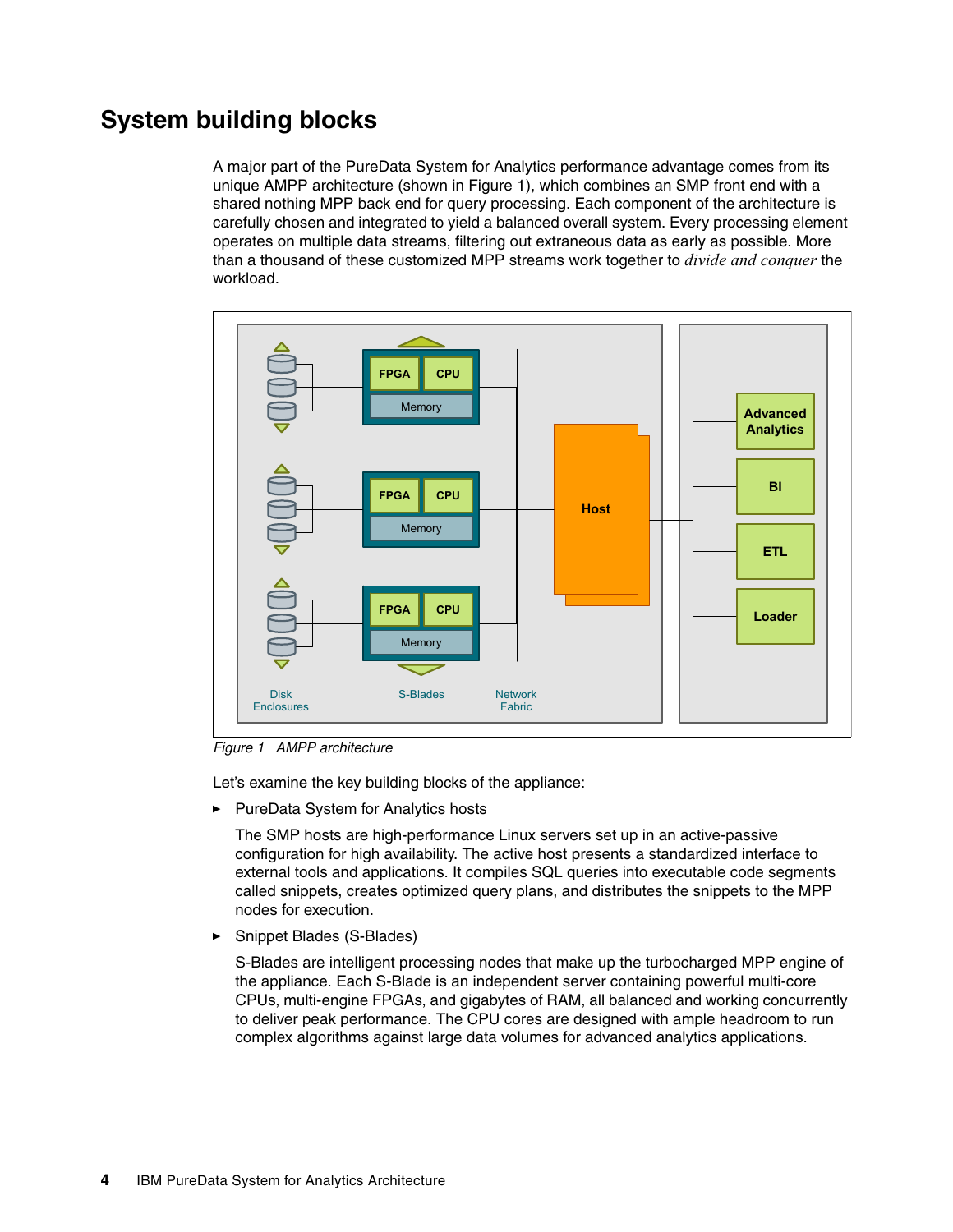-Disk enclosures

> The disk enclosures' high-density, high-performance disks are RAID protected. Each disk contains a slice of every database table's data. A high-speed network connects disk enclosures to S-Blades, allowing all the disks in the system to simultaneously stream data to the S-Blades at the maximum rate possible.

-Network fabric

> A high-speed network fabric connects all system components. The PureData System for Analytics runs a customized IP-based protocol that fully utilizes the total cross-sectional bandwidth of the fabric and eliminates congestion even under sustained, bursty network traffic. The network is optimized to scale to more than a thousand nodes, while allowing each node to initiate large data transfers to every other node simultaneously.

**Note:** All system components are redundant. While the hosts are active-passive, all other components in the appliance are hot swappable. User data is fully mirrored, enabling better than 99.99% availability.

## **Where extreme performance happens: Inside an S-Blade**

Commodity components and Netezza technology software combine to extract the utmost throughput from each MPP node. A dedicated high-speed interconnect from the storage array delivers data to memory as quickly as each disk can stream. Compressed data is cached in memory using a smart algorithm, which ensures that the most commonly accessed data is served right out of memory instead of requiring a disk access. FAST Engines (shown in [Figure 2](#page-6-0)) running in parallel inside the FPGAs uncompress and filter out 95–98% of table data at physics speed, keeping only data needed to answer the query. The remaining data in the stream is processed concurrently by CPU cores, also running in parallel. The process is repeated on more than a thousand of these parallel Snippet Processors running in the system.



<span id="page-6-0"></span>Figure 2 Inside S-Blade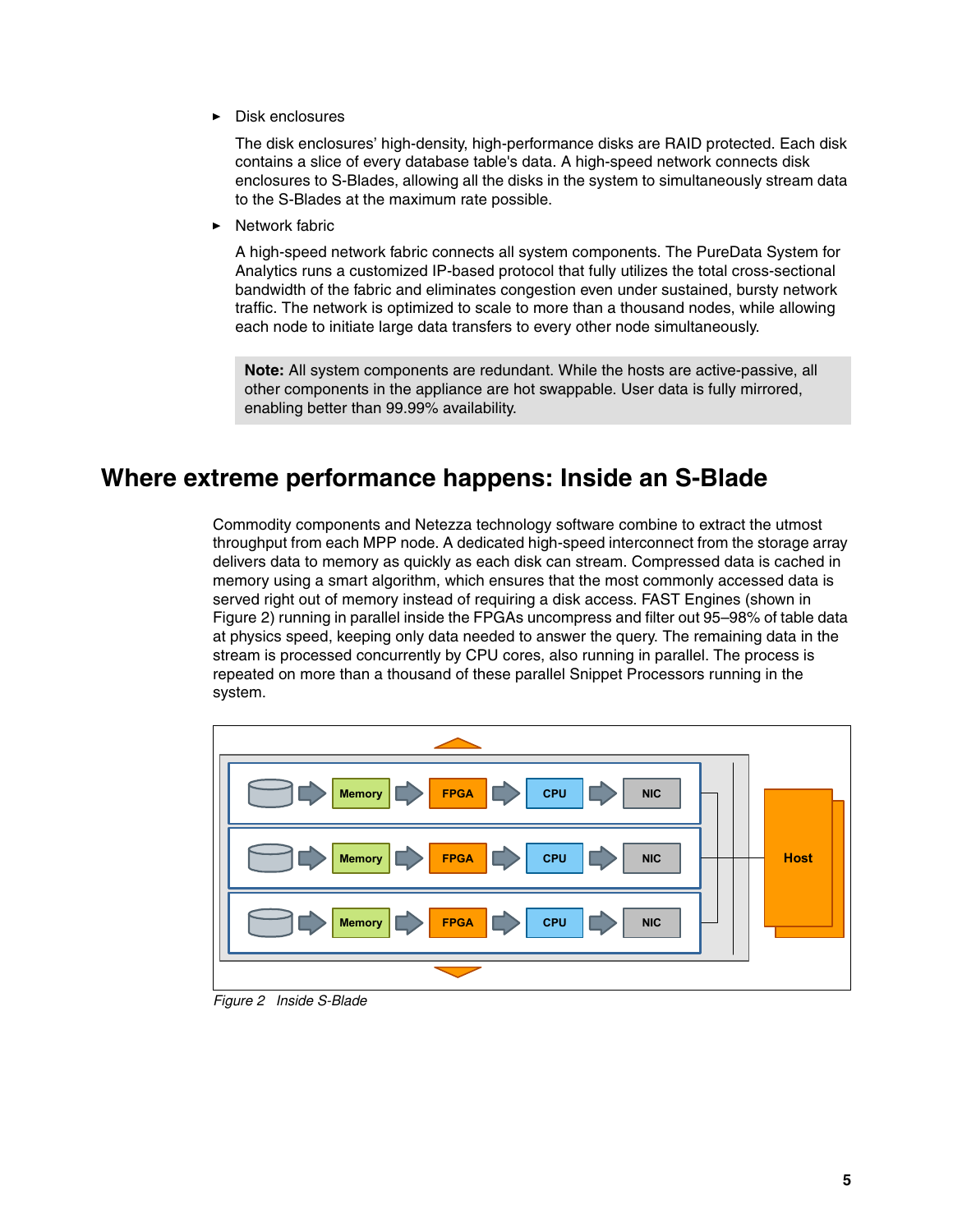# **Turbocharging the S-Blades: The power of Netezza technologies FAST engines**

The FPGA is a critical enabler of the price-performance advantages of the PureData System for Analytics platform. Each FPGA contains embedded engines that perform filtering and transformation functions on the data stream. These FAST engines (shown in [Figure 3\)](#page-7-0) are dynamically reconfigurable, allowing them to be modified or extended through software. They are customized for every snippet through parameters provided during query execution and act on the data stream delivered by a Direct Memory Access (DMA) module at extremely high speed.



<span id="page-7-0"></span>Figure 3 Netezza technologies FAST engines

FAST engines include:

- ► The Compress engine, a Netezza innovation boosting system performance by a factor of 4 to 8 times. The engine uncompresses data at wire speed, instantly transforming each block on disk into 4 to 8 blocks in memory. The result is a significant speedup of the slowest component in any data warehouse, the disk.
- The Project and Restrict engines, which further increase performance by filtering out columns and rows respectively, based on the parameters in the SELECT and WHERE clauses in a SQL query.
- The Visibility engine, which plays a critical role in maintaining Atomicity, Consistency, Isolation, and Durability (ACID) compliance at streaming speeds in the system. It filters out rows that should not be *seen* by a query; for example, rows belonging to a transaction that is not yet committed.

The FAST engines provide an extensible framework for innovative future functions to be added through updates to the system. These new functions promise further improvement in system performance, security, and reliability.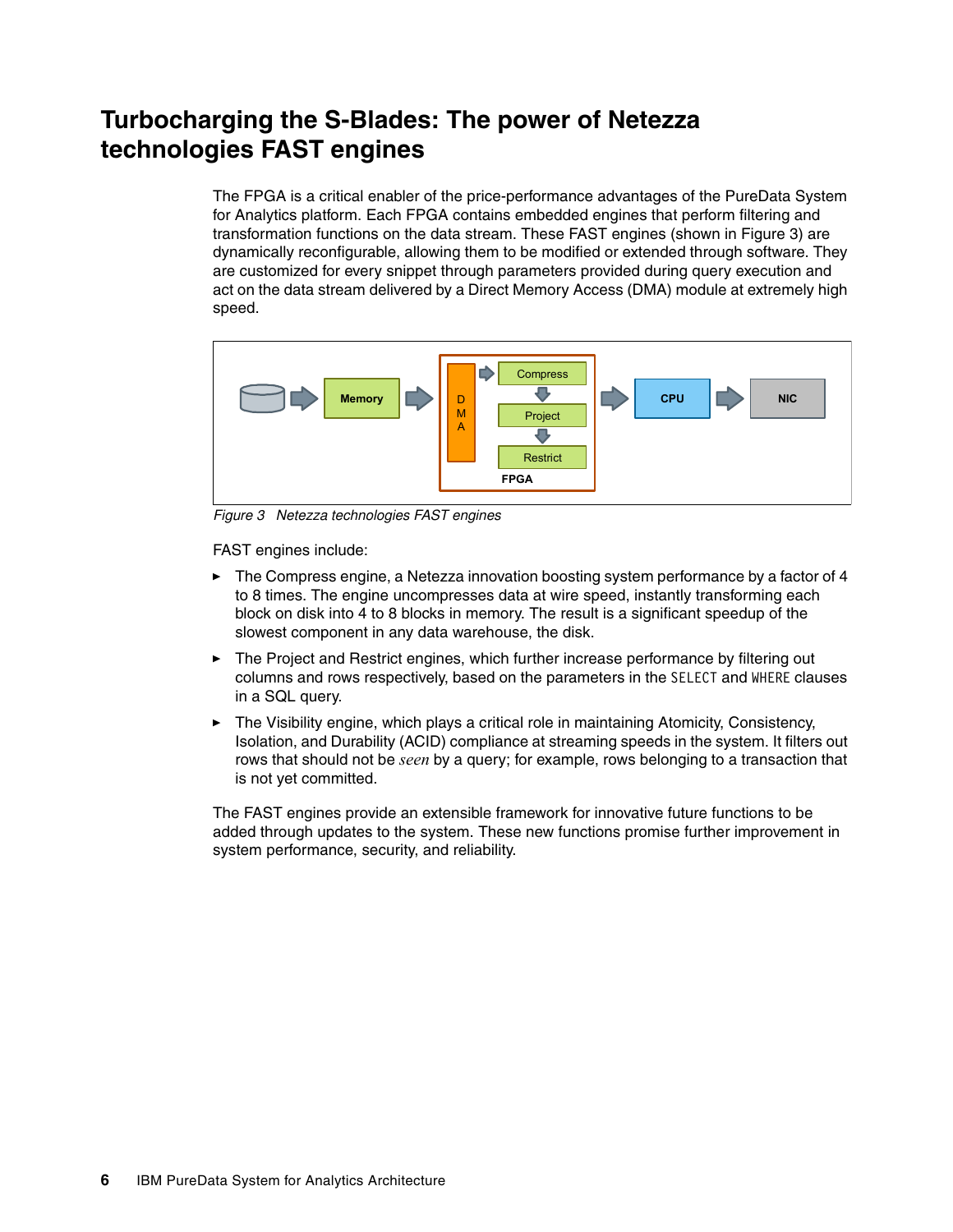# **Orchestrating queries on PureData System for Analytics**

The PureData System for Analytics hardware components and intelligent system software are closely intertwined. The software (shown in [Figure 4\)](#page-8-0) is designed to fully exploit the hardware capabilities of the appliance and incorporates numerous innovations to offer exponential performance gains, whether for simple inquiries, complex ad-hoc queries, or deep analytics. In this section, we examine the intelligence built into the system every step of the way.



<span id="page-8-0"></span>Figure 4 Software architecture

PureData System for Analytics software components include:

- A sophisticated parallel optimizer that transforms queries to run more efficiently and ensures that each component in every processing node is fully utilized
- An intelligent scheduler that keeps the system running at its peak throughput, regardless of workload
- - Turbocharged Snippet Processors that efficiently execute multiple queries and complex analytics functions concurrently
- - A smart network that makes moving large amounts of data through the Netezza system a breeze

Let's see how these elements work together, starting when a user submits a query. Technology-savvy readers will see that PureData System for Analytics processes queries very differently than other data warehouse systems.

#### **Make an optimized query plan**

The host compiles the query and creates a query execution plan optimized for the AMPP architecture. The intelligence of the optimizer is one of the system's greatest strengths. The optimizer makes use of all the MPP nodes in the system to gather detailed, up-to-date statistics on every database table referenced in a query. A majority of these metrics are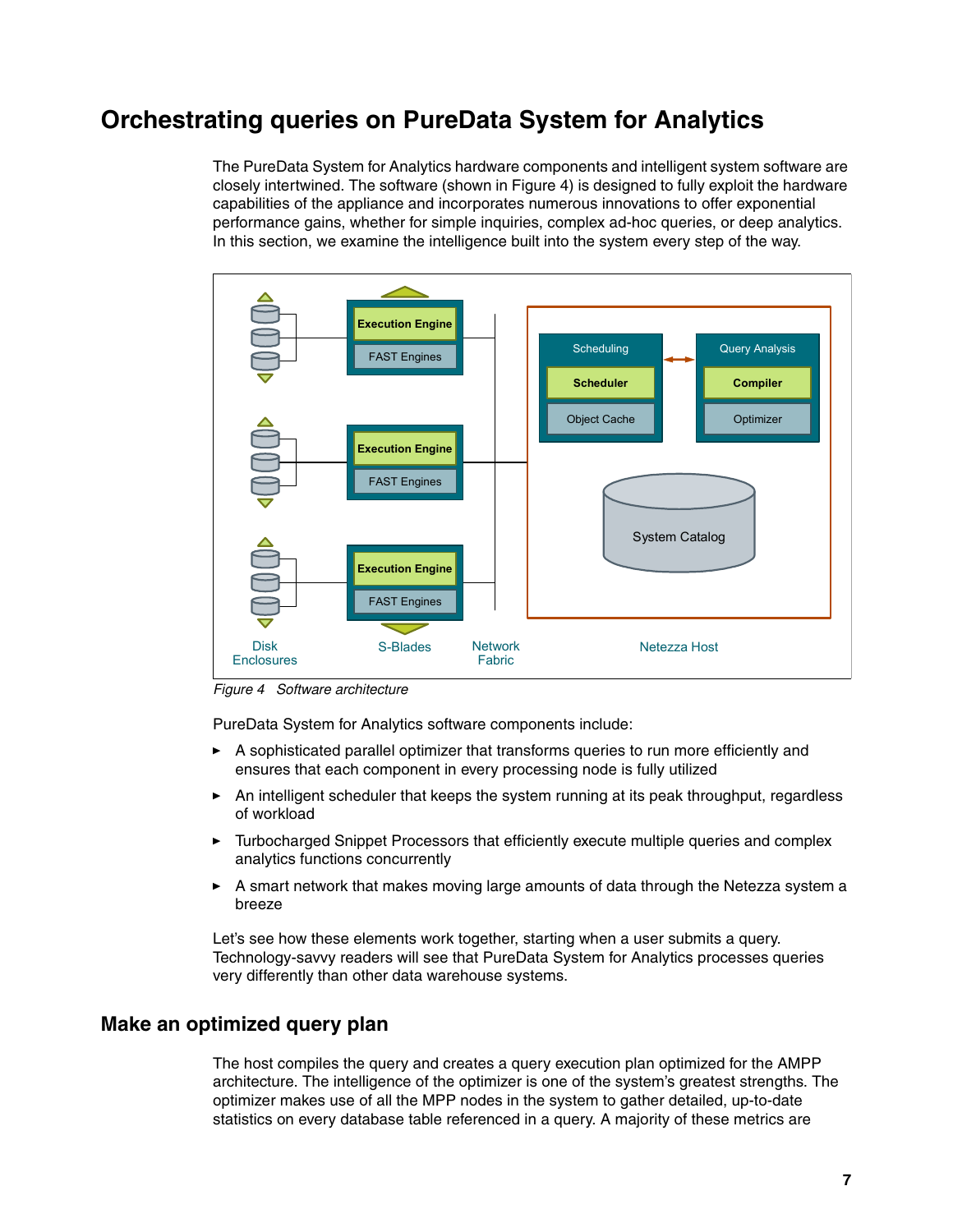captured during query execution with very low overhead, yielding just-in-time statistics that are individualized per query. The appliance nature of the system, with integrated components able to communicate with each other, allows the cost-based optimizer to more accurately measure disk, processing, and network costs associated with an operation. By relying on accurate data rather than heuristics alone, the optimizer is able to generate query plans that utilize all components with extreme efficiency.

**Intelligence in the optimizer (calculating join order):** One example of optimizer intelligence is the ability to determine the best join order in a complex join. For example, when joining multiple small tables to a large fact table, the optimizer can choose to broadcast the small tables in their entirety to each of the S-Blades, while keeping the large table distributed across all Snippet Processors. This approach minimizes data movement while taking advantage of the AMPP architecture to parallelize the join.

By using these statistics to transform queries before processing begins, the optimizer minimizes disk I/O and data movement, the two factors slowing performance in a data warehouse system. Transforming operations performed by the optimizer include:

- **Determining correct join order**
- **EXEC** Rewriting expressions
- ► Removing redundancy from SQL operations

#### **Convert it to snippets**

The compiler converts the query plan into executable code segments, called snippets, which are query segments executed by Snippet Processors in parallel across all the data streams in the appliance. Each snippet has two elements:

- -Compiled code executed by individual CPU cores
- ► A set of FPGA parameters to customize the FAST engines' filtering for that particular snippet

This snippet-by-snippet customization allows the PureData System for Analytics to provide, in effect, a hardware configuration optimized on the fly for individual queries.

**Intelligence in the compiler (the object cache):** The host uses a feature called the object cache to further accelerate query performance. This is a large cache of previously compiled snippet code that supports parameter variations. For example, a snippet with the clause, where name = 'bob' might use the same compiled code as a snippet with the clause, where name = 'jim' but with settings that reflect the different name. This approach eliminates the compilation step for over 99% of snippets.

#### **Schedule them to run at just the right moment**

The Netezza scheduler (shown in [Figure 5\)](#page-10-0) balances execution across complex workloads to meet the objectives of different users, while maintaining maximum utilization and throughput. It considers a number of factors, including query priority, size, and resource availability, in determining when to execute snippets on the S-Blades. The scheduler uses the appliance architecture to gather up-to-date and accurate metrics about resource availability from each component of the system. Using sophisticated algorithms, the scheduler maximizes system throughput by using close to 100% of the disk bandwidth and ensuring that memory and network resources are not overloaded, a common cause of thrashing for other, less efficient systems. This is an important characteristic of the PureData System for Analytics, ensuring the system keeps performing at peak throughput even under very heavy loads.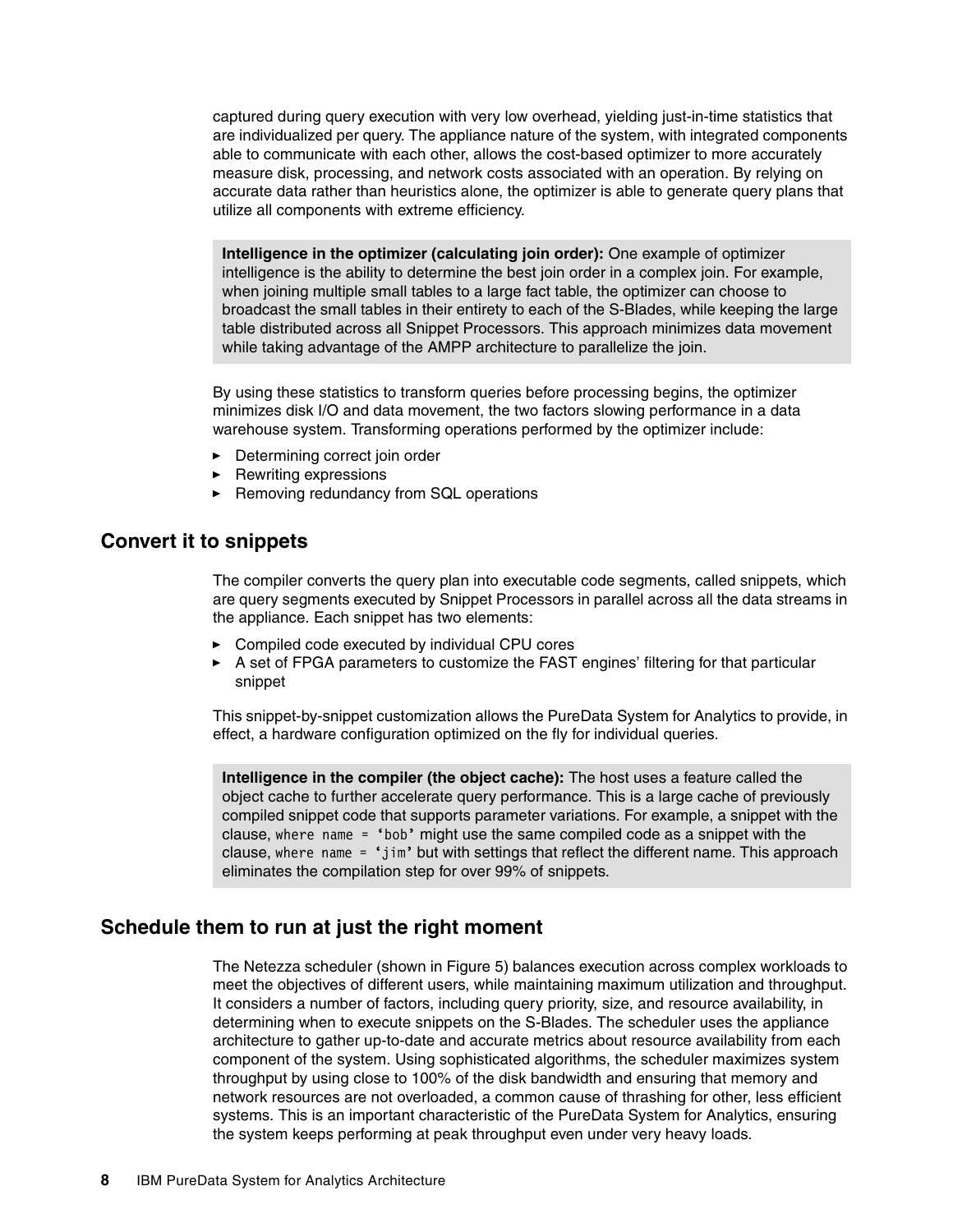When the scheduler gives the green light, the snippet is broadcast to all Snippet Processors through the intelligent network fabric.



<span id="page-10-0"></span>Figure 5 Intelligence in the Scheduler: no resource overloading

#### **Execute them in parallel**

Each Snippet Processor on every S-Blade now has the instructions it needs to execute its portion of the snippet. In addition to the host scheduler, the Snippet Processors have their own smart preemptive scheduler that allows snippets from multiple queries to execute simultaneously. The scheduler takes into account the priority of the query and the resources set aside for the user or group that issued it to decide when and for how long to schedule a particular snippet for execution. When that instant arrives, it's show time:

- 1. The processor core on each Snippet Processor configures the FAST engines with parameters contained in the query snippet and sets up a data stream.
- 2. The Snippet Processor reads table data from the disk array into memory, utilizing a Netezza technology innovation called ZoneMap acceleration to reduce disk scans. The Snippet Processor also interrogates the cache before accessing the disk for a data block, avoiding a scan if the data is already in memory.
- 3. The FPGA then acts on the data stream. It first accelerates the data stream by a factor of up to 4 to 8 times by uncompressing the data stream at wire speed.
- 4. The FAST engines then filter out any data not relevant to the query. The remaining data streams back to memory for concurrent processing by the CPU core. This data is typically a tiny fraction (2–5%) of the original stream, greatly reducing the execution time required by the processor core.
- 5. The processor core picks up the data stream and performs core database operations such as sorts, joins, and aggregations. It also applies complex algorithms embedded in the Snippet Processor for advanced analytics processing.
- 6. Results from each Snippet Processor are assembled in memory to produce a sub-result for the entire snippet. This process is repeated simultaneously across more than a thousand Snippet Processors, with hundreds or thousands of query snippets executing in parallel.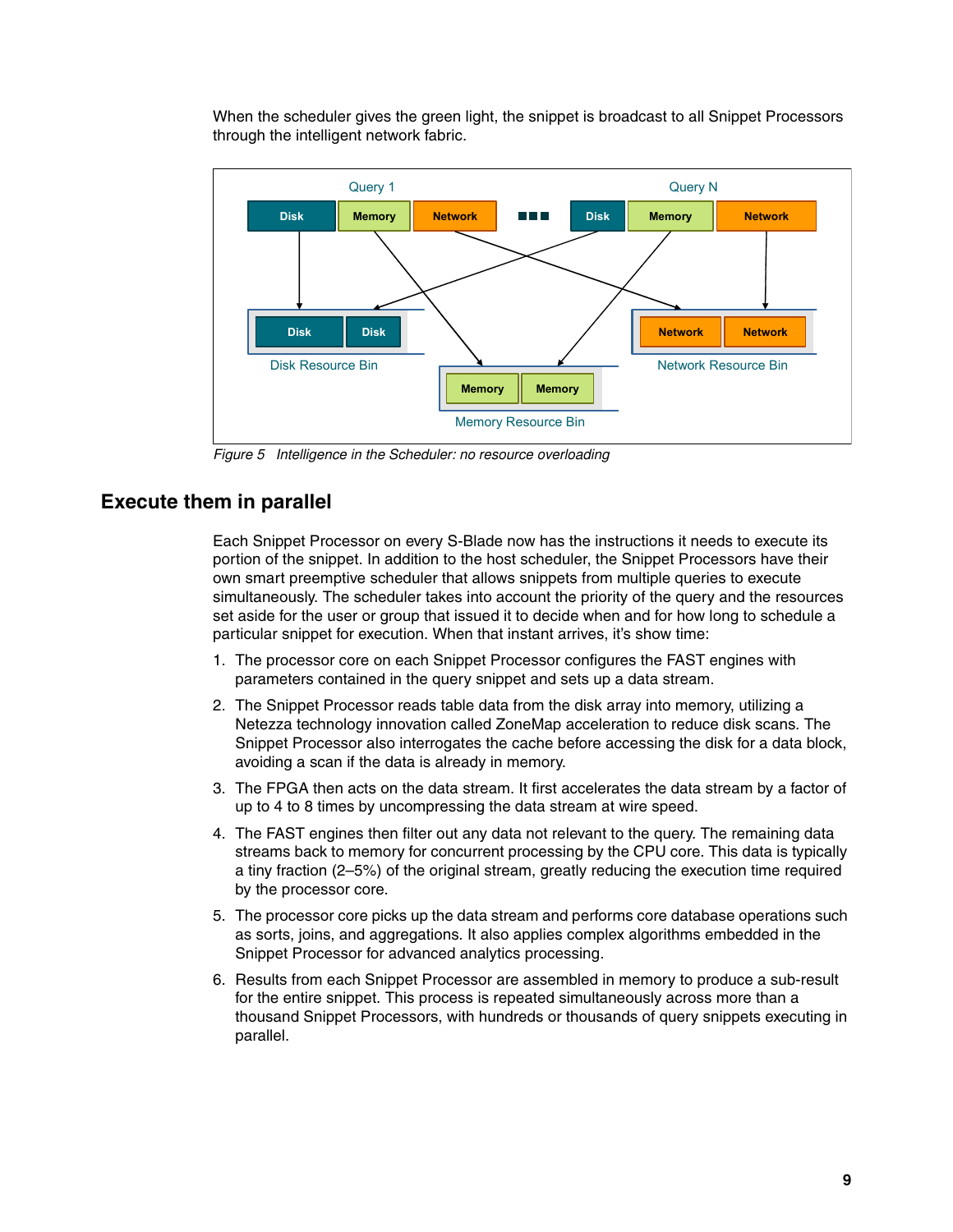**ZoneMap acceleration (the PureData System for Analytics anti-index):** ZoneMap acceleration exploits the natural ordering of rows in a data warehouse to accelerate performance by orders of magnitude. The technique avoids scanning rows with column values outside the start and end range of a query. For example, if a table contains two years of weekly records (~100 weeks) and a query is looking for data for only one week, ZoneMap acceleration can improve performance up to 100 times. Unlike indexes, ZoneMaps are automatically created and updated for each database table, without incurring any administrative overhead.

#### **Return the results**

All Snippet Processors now have snippet results that must be assembled. The Snippet Processors use the intelligent network fabric to communicate flexibly with the host and with each other to perform intermediate calculations and aggregations.

**Intelligence in the network (predictable performance and scalability):** The PureData System for Analytics custom network protocol is designed specifically for the data volumes and traffic patterns associated with high volume data warehousing. This protocol ensures maximum utilization of the network bandwidth without overloading it, allowing predictable performance close to the line rate.

Traffic flows smoothly in three distinct directions:

- ► From the host to the Snippet Processors (1 to 1000+) in broadcast mode
- ► From Snippet Processors to the host (1000+ to 1), with aggregation in the S-Blades and at the system rack level
- ► Between Snippet Processors (1000+ to 1000+), with data flowing freely on a massive scale for intermediate processing

The host assembles the intermediate results received from the Snippet Processors, compiles the final result set and returns it to the user's application. Meanwhile, other queries are streaming through the system at various stages of completion.

## **Summary**

The best solutions are not necessarily the biggest or most expensive, they are the ones that have the smartest design. The PureData System for Analytics exploits the inherent advantage that streaming processing provides over the traditional computing architectures used by other analytic and data warehousing systems. The result is a compact appliance with performance dwarfing that of much larger systems, with blinding speed for running complex algorithms against huge data volumes and the mixed workloads created by thousands of concurrent users.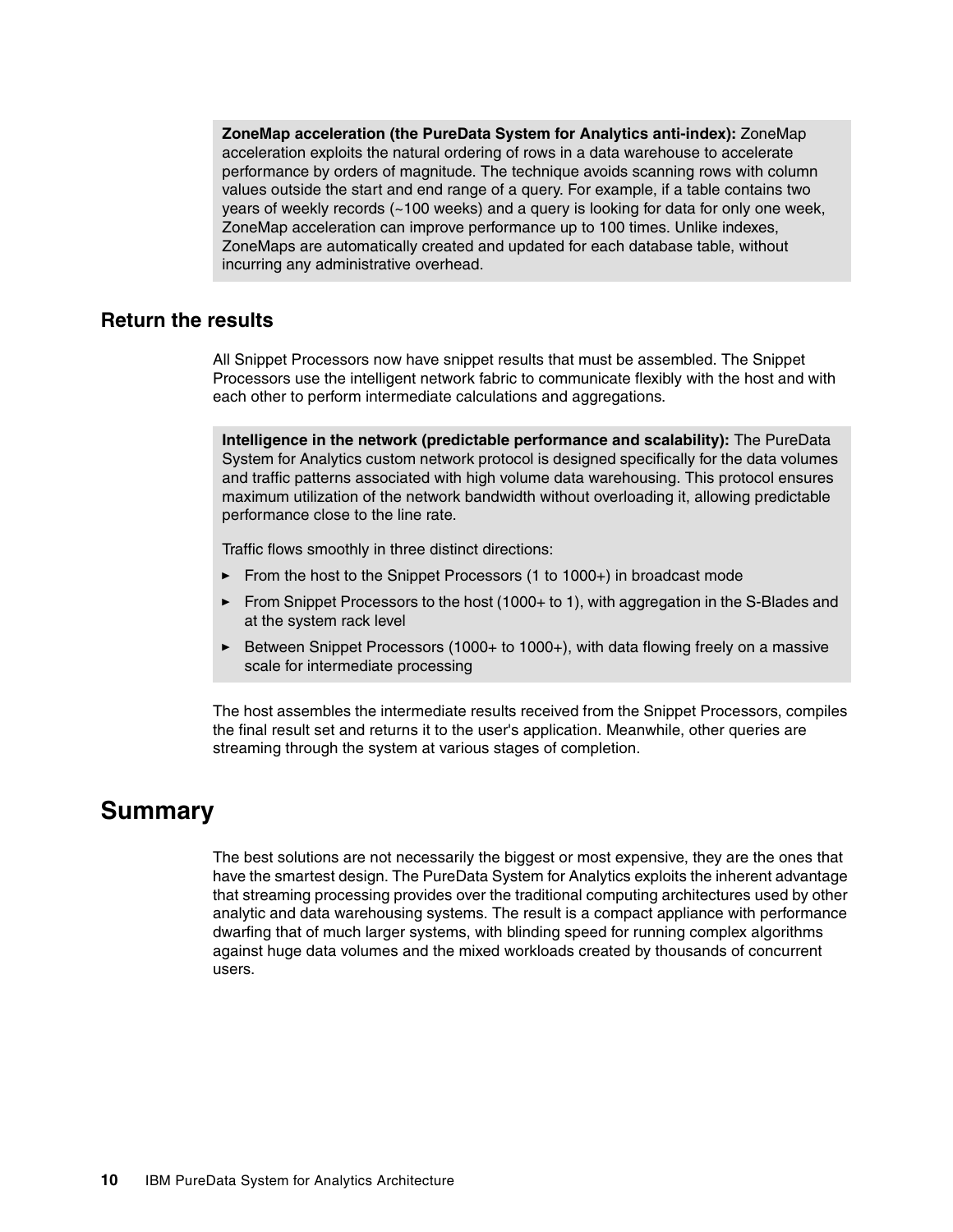Processing performance is complemented by other capabilities that make the IBM solution a unique platform to help businesses succeed, including:

► Simplicity of use

The PureData System for Analytics is self-managed, as an appliance should be, and is always running at its peak throughput. The system software ensures that without human intervention.

-Better decisions across the enterprise

Embedded functions bring a new generation of analytics into the database with minimum development effort. There is no need for separate server hardware or time lost in massive data transfers—just lightning-fast results and the ability to bring crucial business intelligence to everyone who could benefit, in all sectors of an organization.

**Agility for the future** 

The system is built not just for today's challenges, but for years to come, scaling linearly to petabytes of user data and with performance acceleration far beyond the conventional speed-up governed by Moore's Law.

PureData System for Analytics allows you and your company to make decisions with maximum clarity while taking performance for granted. But do not just take our word for it. The best way to appreciate PureData System for Analytics is to see it in action. We think you will agree there is simply nothing else like it for making the most of your data.

## **Other resources for more information**

For additional information, refer to the IBM PureSystems® website: [http://www.ibm.com/ibm/puresystems/us/en/pd\\_analytics.html](http://www.ibm.com/ibm/puresystems/us/en/pd_analytics.html)

## **The author who wrote this guide**

This guide was produced by a specialist working with the International Technical Support Organization (ITSO).

**Phil Francisco** is Vice President, Data Management Products and Strategy, IBM. He has over 25 years of valuable experience in technology development and global technology marketing. As Vice President of Data Management Products and Strategy, he currently directs the product portfolio and strategy for all database software and PureData system products for the IBM Information Management division.

Previously Mr. Francisco was Vice President of Product Marketing and Product Management for the IBM PureData® System for Analytics and Netezza products; a role he held both prior and subsequent to the acquisition of Netezza by IBM. Prior to Netezza, he held Vice President of Marketing and Product Management roles at PhotonEx and Lucent Technologies' Optical Networking Group. In addition, he has more than 10 years of experience in software, hardware, and systems engineering at AT&T/Lucent Bell Laboratories. Mr. Francisco holds a patent in advanced optical network architectures. He earned his Master's Degree in Electrical Engineering from Stanford University and completed the Advanced Management Program at the Fuqua School of Business at Duke University. He received B.S.E. degrees in Electrical Engineering and Computer Science from the Moore School of Electrical Engineering at the University of Pennsylvania.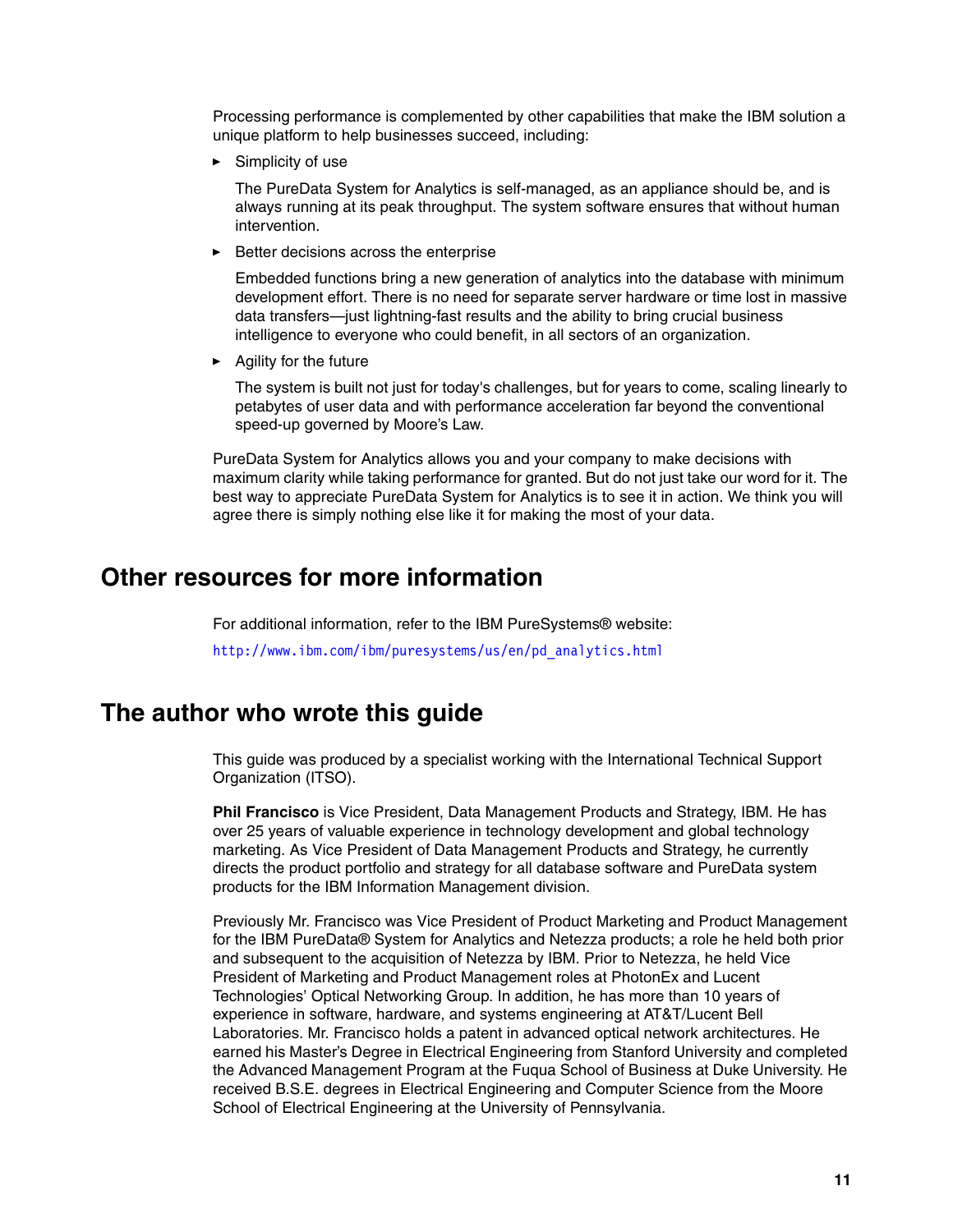Thanks to the following people for their contributions to this project:

Stephanie Caputo IBM Software Group, Information Management

Jim Tuckwell IBM Software Group, Information Management

LindaMay Patterson International Technical Support Organization, Rochester Center

### **Now you can become a published author, too!**

Here's an opportunity to spotlight your skills, grow your career, and become a published author—all at the same time! Join an ITSO residency project and help write a book in your area of expertise, while honing your experience using leading edge technologies. Your efforts will help to increase product acceptance and customer satisfaction, as you expand your network of technical contacts and relationships. Residencies run from two to six weeks in length, and you can participate either in person or as a remote resident working from your home base.

Find out more about the residency program, browse the residency index, and apply online at: **[ibm.com](http://www.redbooks.ibm.com/residencies.html)**[/redbooks/residencies.html](http://www.redbooks.ibm.com/residencies.html)

## **Stay connected to IBM Redbooks publications**

- Find us on Facebook:

<http://www.facebook.com/IBMRedbooks>

**Follow us on Twitter:** 

<http://twitter.com/ibmredbooks>

- ► Look for us on LinkedIn: <http://www.linkedin.com/groups?home=&gid=2130806>
- ► Explore new IBM Redbooks® publications, residencies, and workshops with the IBM Redbooks weekly newsletter:

<https://www.redbooks.ibm.com/Redbooks.nsf/subscribe?OpenForm>

► Stay current on recent Redbooks publications with RSS Feeds:

<http://www.redbooks.ibm.com/rss.html>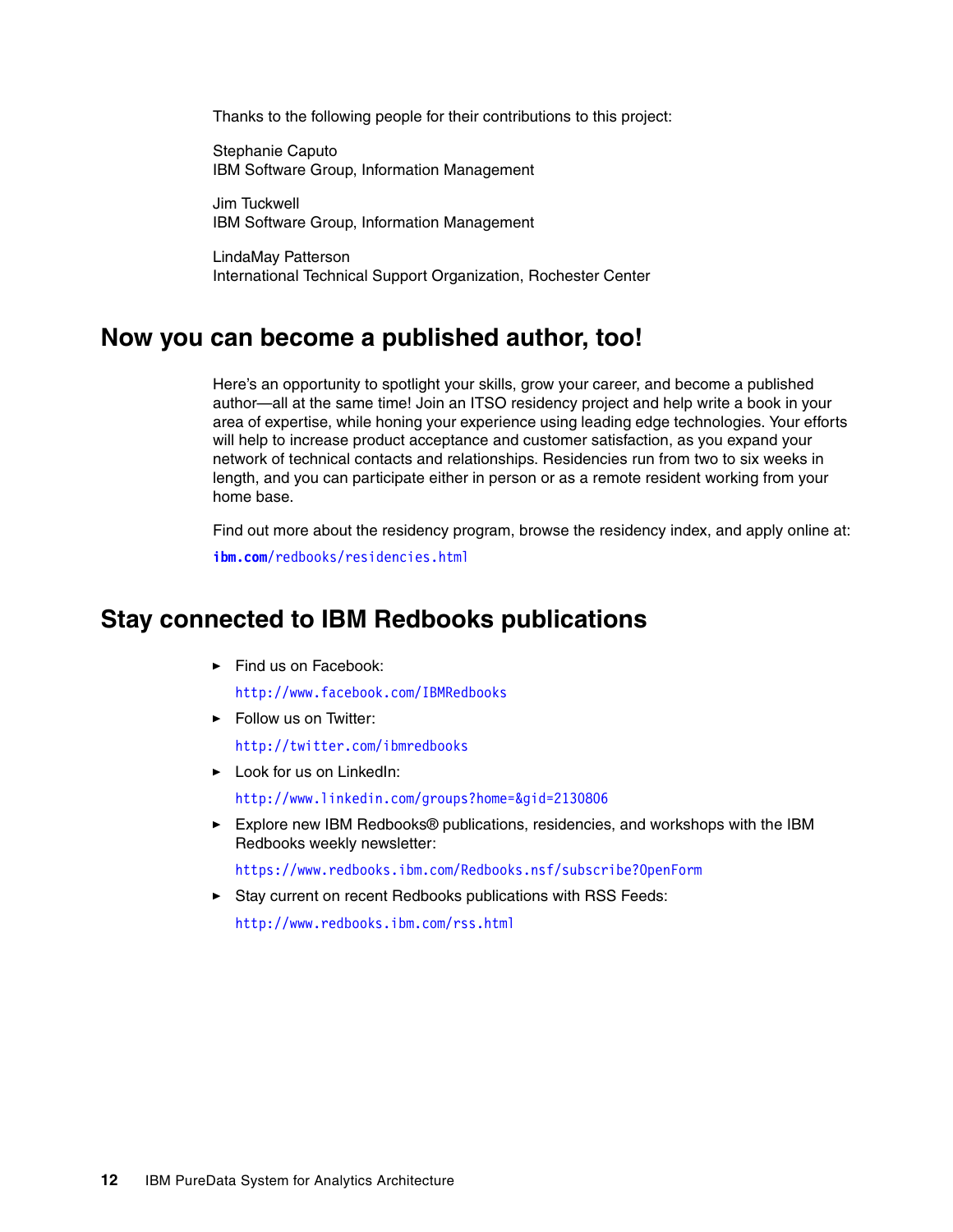# **Notices**

This information was developed for products and services offered in the U.S.A.

IBM may not offer the products, services, or features discussed in this document in other countries. Consult your local IBM representative for information on the products and services currently available in your area. Any reference to an IBM product, program, or service is not intended to state or imply that only that IBM product, program, or service may be used. Any functionally equivalent product, program, or service that does not infringe any IBM intellectual property right may be used instead. However, it is the user's responsibility to evaluate and verify the operation of any non-IBM product, program, or service.

IBM may have patents or pending patent applications covering subject matter described in this document. The furnishing of this document does not give you any license to these patents. You can send license inquiries, in writing, to:

IBM Director of Licensing, IBM Corporation, North Castle Drive, Armonk, NY 10504-1785 U.S.A.

**The following paragraph does not apply to the United Kingdom or any other country where such provisions are inconsistent with local law:** INTERNATIONAL BUSINESS MACHINES CORPORATION PROVIDES THIS PUBLICATION "AS IS" WITHOUT WARRANTY OF ANY KIND, EITHER EXPRESS OR IMPLIED, INCLUDING, BUT NOT LIMITED TO, THE IMPLIED WARRANTIES OF NON-INFRINGEMENT, MERCHANTABILITY OR FITNESS FOR A PARTICULAR PURPOSE. Some states do not allow disclaimer of express or implied warranties in certain transactions, therefore, this statement may not apply to you.

This information could include technical inaccuracies or typographical errors. Changes are periodically made to the information herein; these changes will be incorporated in new editions of the publication. IBM may make improvements and/or changes in the product(s) and/or the program(s) described in this publication at any time without notice.

Any references in this information to non-IBM Web sites are provided for convenience only and do not in any manner serve as an endorsement of those Web sites. The materials at those Web sites are not part of the materials for this IBM product and use of those Web sites is at your own risk.

IBM may use or distribute any of the information you supply in any way it believes appropriate without incurring any obligation to you.

Information concerning non-IBM products was obtained from the suppliers of those products, their published announcements or other publicly available sources. IBM has not tested those products and cannot confirm the accuracy of performance, compatibility or any other claims related to non-IBM products. Questions on the capabilities of non-IBM products should be addressed to the suppliers of those products.

This information contains examples of data and reports used in daily business operations. To illustrate them as completely as possible, the examples include the names of individuals, companies, brands, and products. All of these names are fictitious and any similarity to the names and addresses used by an actual business enterprise is entirely coincidental.

#### COPYRIGHT LICENSE:

This information contains sample application programs in source language, which illustrate programming techniques on various operating platforms. You may copy, modify, and distribute these sample programs in any form without payment to IBM, for the purposes of developing, using, marketing or distributing application programs conforming to the application programming interface for the operating platform for which the sample programs are written. These examples have not been thoroughly tested under all conditions. IBM, therefore, cannot guarantee or imply reliability, serviceability, or function of these programs.